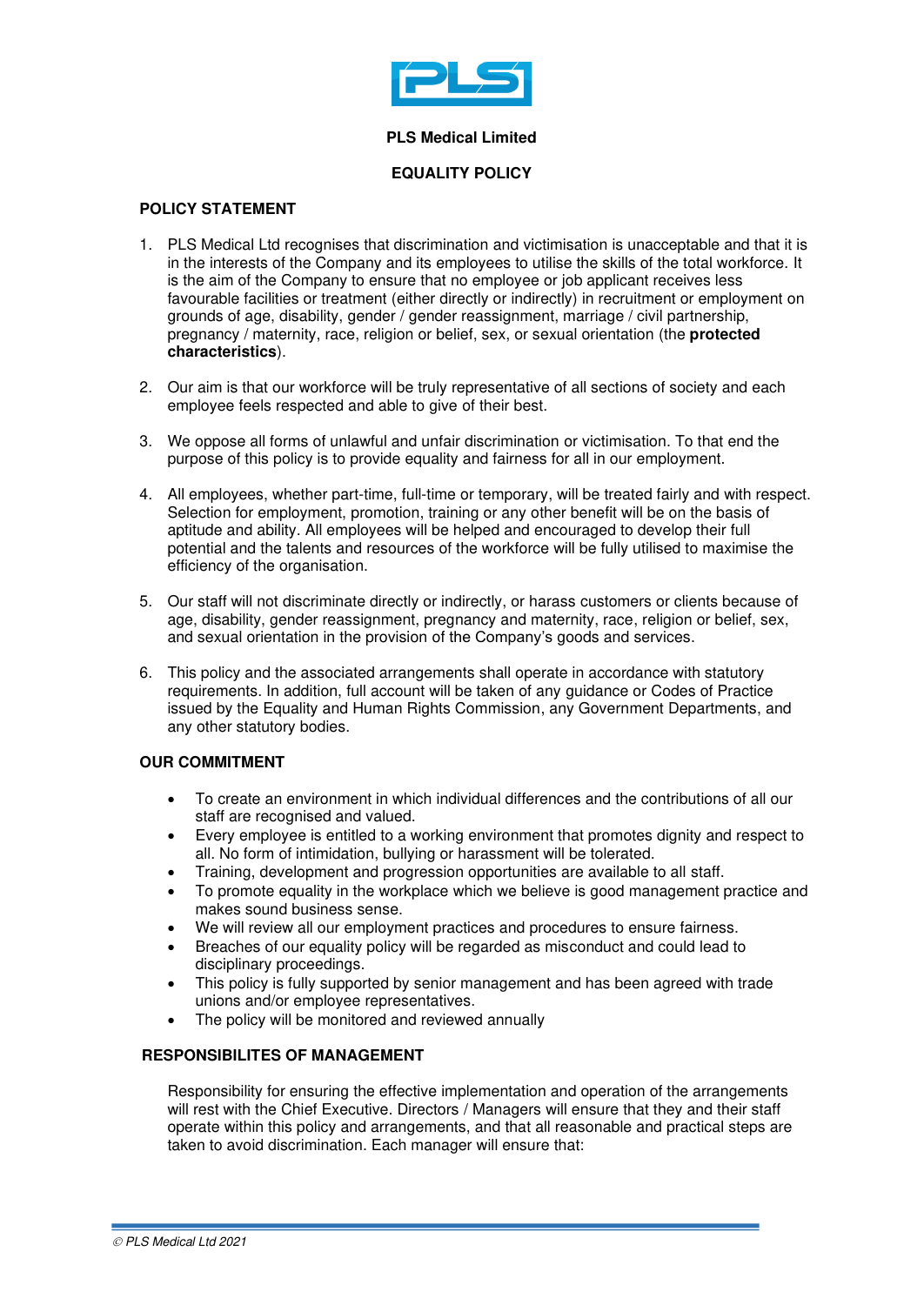

- all their staff are aware of the policy and the arrangements, and the reasons for the policy;
- grievances concerning discrimination are dealt with properly, fairly and as quickly as possible;
- proper records are maintained.

Human Resources / Head Office will be responsible for monitoring the operation of the policy in respect of employees and job applicants, including periodic departmental audits.

### **RESPONSIBILITIES OF STAFF**

Responsibility for ensuring that there is no unlawful discrimination rests with all staff and the attitudes of staff are crucial to the successful operation of fair employment practices. In particular, all members of staff should:

- comply with the policy and arrangements;
- not discriminate in their day to day activities or induce others to do so;
- not victimise, harass or intimidate other staff or groups who have, or are perceived to have one of the protected characteristics.
- ensure no individual is discriminated against or harassed because of their association with another individual who has a protected characteristic.
- inform their manager if they become aware of any discriminatory practice.

## **THIRD PARTIES**

Third-party harassment occurs where a Company employee is harassed, and the harassment is related to a protected characteristic, by third parties such as clients or customers. PLS Medical Ltd will not tolerate such actions against it's staff, and the employee concerned should inform their manager / supervisor at once that this has occurred. PLS Medical will fully investigate and take all reasonable steps to ensure such harassment does not happen again.

## **RELATED POLICIES AND ARRANGEMENTS**

All employment policies and arrangements have a bearing on equality of opportunity. The Company policies will be reviewed regularly and any discriminatory elements removed.

#### **RIGHTS OF DISABLED PEOPLE**

The Company attaches particular importance to the needs of disabled people.

Under the terms of this policy, managers are required to:

- make reasonable adjustment to maintain the services of an employee who becomes disabled, for example, training, provision of special equipment, reduced working hours. (NB: managers are expected to seek advice on the availability of advice and guidance from external agencies to maintain disabled people in employment);
- include disabled people in training/development programmes;
- give full and proper consideration to disabled people who apply for jobs, having regard to making reasonable adjustments for their particular aptitudes and abilities to allow them to be able to do the job.